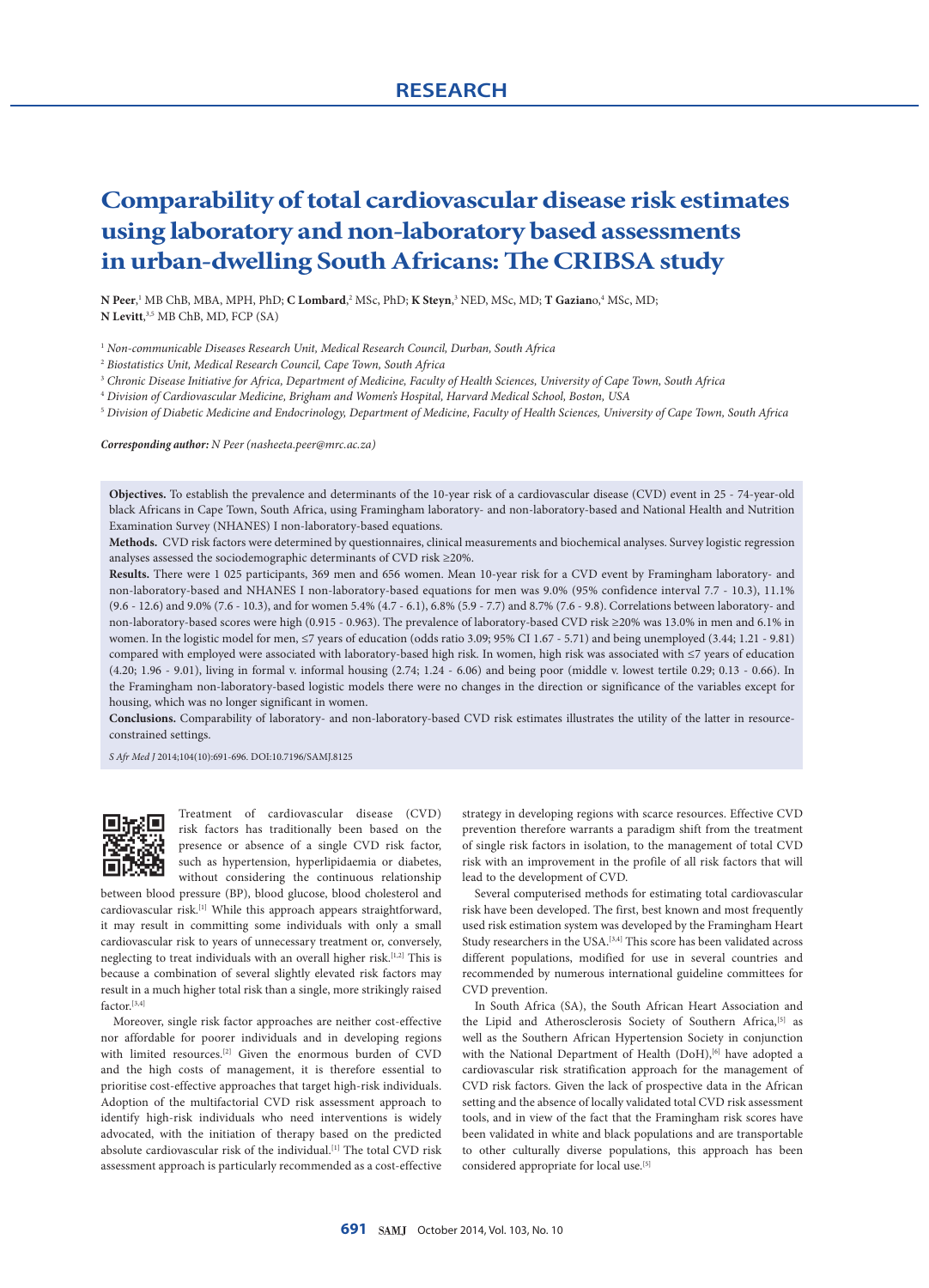Most scoring systems require expensive laboratory tests; however, recent advances include the development of models that use simple office-based predictors easily obtained in primary care and do not require laboratory testing. The body mass index (BMI) has replaced total cholesterol (TC) and high-density lipoprotein (HDL) cholesterol in these models. Considering the increasing burden of CVD and the need for cost-effective use of limited resources in the developing world, the introduction of non-laboratory-based tools in this milieu is highly relevant. The use of non-laboratory-based total CVD risk assessment has the potential to improve worldwide utility of the risk scores and enhance targeted CVD prevention efforts,<sup>[3,4]</sup> particularly in resource-constrained settings such as SA, where widespread laboratory availability is problematic and not economically feasible.

This study aimed to determine the 10-year risk of developing a CVD event in the black population of Cape Town using the Framingham laboratory- and non-laboratory-based equations. Additionally, the non-laboratory-based score developed using the National Health and Nutrition Examination Survey (NHANES) I population data in the USA was used to calculate total CVD risk. This equation was found to be highly correlated with commonly used laboratory scores in SA populations.[7] The sociodemographic determinants associated with high-risk scores (≥20%) were also ascertained.

## **Methods**

# **Study population and sampling procedure**

A sample of 25 - 74-year-old men and women in the predominantly black residential areas of Langa, Guguletu, Crossroads, Nyanga and Khayelitsha in Cape Town participated in this cross-sectional study in 2008/09. The sampling procedure for the current study included a three-stage cluster sampling and has been described in detail elsewhere.[8] The prespecified age and gender quotas included disproportionate sampling across age groups to ensure at least 50 men and women in each gender category. Among other criteria, individuals on tuberculosis or antiretroviral therapy or who had received cancer treatment within the past year were excluded. Additionally, participants with a self-reported history of ischaemic heart disease (IHD) or stroke were excluded for this analysis.

#### **Data collection**

Data collected by administered questionnaires included sociodemographic characteristics, medical history and self-reported tobacco use (World Health Organization (WHO) STEP-wise surveillance questionnaire).<sup>[9]</sup> Assets defining wealth were recorded and included ownership of consumer items such as a radio, television, telephone, refrigerator, personal computer, washing machine, motor vehicle, bicycle and electricity, and the source of drinking water and toilet facilities.

Height and weight were measured using standardised techniques. Three BP measurements were taken at 2-minute intervals and the average of the second and third measurements was used in the analyses.

Blood samples for lipid and glucose estimations were drawn following an overnight fast of 10 hours. A standard oral glucose tolerance test was then administered and blood samples taken 120 minutes later.<sup>[10]</sup> Blood samples were kept on ice and transported to the laboratory within 6 hours to be centrifuged, aliquoted and stored at –80° until the assays were performed.

## **Definitions**

Diabetes was diagnosed according to the 1998 WHO criteria, [10] the use of hypoglycaemic agents or the subject having being told they were diabetic by a doctor/nurse. Hypertension was defined as BP  $\geq$ 140/90 mmHg or using antihypertensive agents. BMI was computed as kg/m<sup>2</sup>. Smoking status was defined as currently smoking daily or occasionally.

The absolute risk of having a CVD event, defined as IHD, stroke, transient ischaemic attack or heart failure, within 10 years was calculated using the Framingham  $\rm{^{[11]}}$  and NHANES I equations.  $\rm{^{[12]}}$  A score ≥20% was considered to indicate high risk and 10 - 19.99% to indicate moderate risk.

#### **Statistical analysis**

Data analyses were done using STATA 12. Descriptive statistics, including crude prevalence, were calculated using the weights based on the sample design and adjusted for the realised sample. A principal component analysis of the pooled data, based on the assets that defined wealth, was used to develop an asset index<sup>[13]</sup> and categories of relative wealth were created using tertiles. The first component of the principal component analysis placed the highest loading on having a toilet and a tap inside the house and explained 31.0% of the variation. The second component seemed to measure the ownership of luxury items such as a car and a personal computer and explained 12.2% of the variation. All variables, except bicycle and telephone, had approximately equal loadings.

The equations for calculating the 10-year risk of developing a CVD event are gender-specific and include the variables of age, diabetes status, smoking status, treated and untreated systolic BP, TC and HDL cholesterol levels for the laboratory-based equations. BMI replaced lipids in the non-laboratory-based equations.<sup>[11,12]</sup> Concordance correlation coefficients determined the correlations of the mean scores calculated by the laboratory-based equations with the two non-laboratory based equations. The McNemar test compared the frequencies of estimated high risk calculated using the laboratorybased equations with the two non-laboratory based equations.

The univariate analyses are presented as mean or percentage values with 95% confidence intervals (CIs). The unadjusted survey-based odds ratio (OR) and 95% CI for the associations of the sociodemographic variables with total CVD risk ≥20% were calculated. On account of the high level of correlation between the risk scores, only the associations for the Framingham laboratorybased CVD risk scores are presented in men and women. Survey multiple logistic regression analyses determined the independent associations of the sociodemographic variables with estimated total CVD risk ≥20%. The same sociodemographic variables were included in the unadjusted and adjusted analyses. *p*-values are presented for the adjusted analyses.

The University of Cape Town's Research and Ethics Committee approved the study. All participants signed informed consent.

#### **Results**

The realised study sample comprised 1 099 participants, 1 025 of whom (369 men and 656 women) were included in this analysis. Seventy-four participants with a self-reported history of IHD or stroke were excluded. The overall response rate was 86%, the non-responders, i.e. the selected people who the study team were unsuccessful in contacting, totalling 187 (79 men).

The overall mean 10-year risk for a CVD event estimated using the laboratory-based scores was low at 7.1% and significantly higher in men than in women (9.0% v. 5.4%; *p*<0.001) (Table 1). The non-laboratory-based mean scores were comparable to these laboratory-based estimates (Table 1 and Fig. 1). The concordance correlations between the Framingham laboratory and non-laboratory risk scores were very high at 0.936 for men and 0.924 for women. The concordance correlations between the Framingham laboratory-based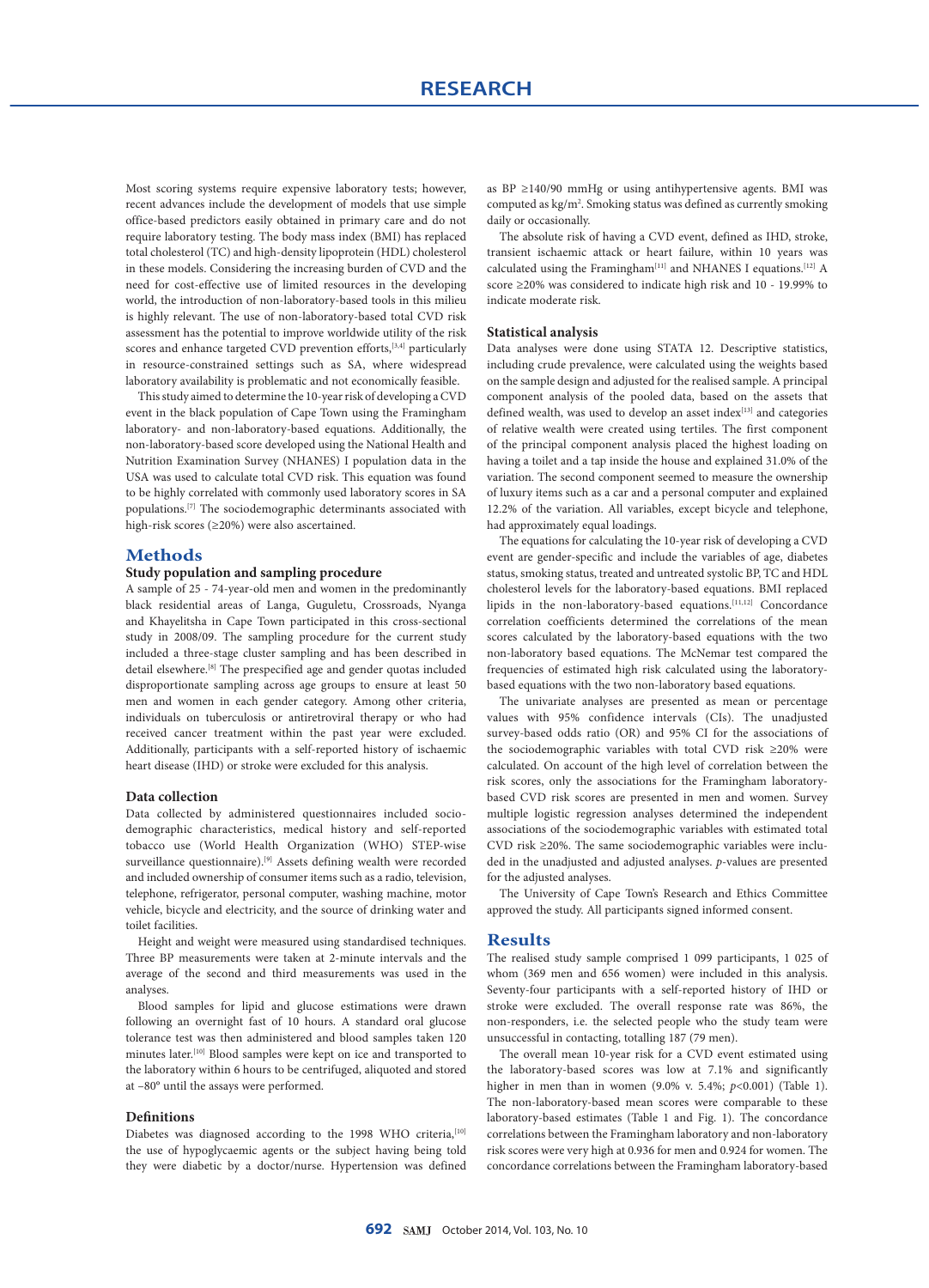|                                          |                  | Men $(N=369)$ |               |                  |      | Women $(N=656)$ | Total $(N=1 025)$ |      |               |
|------------------------------------------|------------------|---------------|---------------|------------------|------|-----------------|-------------------|------|---------------|
|                                          | $\boldsymbol{n}$ | $\%$          | 95% CI        | $\boldsymbol{n}$ | $\%$ | 95% CI          | $\boldsymbol{n}$  | $\%$ | 95% CI        |
| Framingham CVD risk using lipid profiles |                  |               |               |                  |      |                 |                   |      |               |
| Mean                                     |                  | 9.0           | $7.7 - 10.3$  |                  | 5.4  | $4.7 - 6.1$     |                   | 7.1  | $6.4 - 7.9$   |
| Moderate risk (10 - 19.99%)              | 57               | 12.2          | $9.2 - 16.0$  | 71               | 8.3  | $6.3 - 10.9$    | 128               | 10.2 | $8.3 - 12.4$  |
| High risk $(\geq 20\%)$                  | 67               | 13.0          | $9.9 - 17.0$  | 55               | 6.1  | $4.6 - 8.0$     | 122               | 9.4  | $7.6 - 11.6$  |
| Framingham CVD risk using BMI            |                  |               |               |                  |      |                 |                   |      |               |
| Mean                                     |                  | 11.1          | $9.6 - 12.6$  |                  | 6.8  | $5.9 - 7.7$     |                   | 8.8  | $7.9 - 9.7$   |
| Moderate risk (10 - 19.99%)              | 71               | 16.2          | $12.6 - 20.7$ | 83               | 10.3 | $8.2 - 12.8$    | 154               | 13.1 | $11.0 - 15.5$ |
| High risk $(\geq 20\%)^*$                | 87               | 17.4          | $13.8 - 21.8$ | 74               | 8.4  | $6.4 - 10.9$    | 161               | 12.7 | $10.6 - 15.2$ |
| CVD risk using BMI (NHANES I)            |                  |               |               |                  |      |                 |                   |      |               |
| Mean                                     |                  | 9.0           | $7.6 - 10.3$  |                  | 8.7  | $7.6 - 9.8$     |                   | 8.8  | $7.9 - 9.8$   |
| Moderate risk (10 - 19.99%)              | 64               | 14.5          | $10.9 - 19.0$ | 84               | 10.1 | $8.0 - 12.7$    | 148               | 12.2 | $10.1 - 14.6$ |
| High risk $(\geq 20\%)^{\dagger}$        | 65               | 12.2          | $9.3 - 15.7$  | 121              | 14.0 | $11.4 - 17.0$   | 186               | 13.1 | $11.1 - 15.5$ |

CVD = cardiovascular disease; CI = confidence interval; BMI = body mass index; NHANES = National Health and Nutrition Examination Survey.<br>Non-laboratory CVD risk scores used BMI instead of lipids. Men compared with women:

and NHANES I risk scores were 0.950 and 0.786 in men and women, respectively.

The prevalence of estimated high total CVD risk (≥20%) according to the laboratory-based scores was 13.0% in men and 6.1% in women (*p*<0.001) (Table 1). In men, the frequencies of estimated high risk were significantly different between the laboratory-based and the Framingham non-laboratory-based scores (*p*<0.001) but were similar between the former and the NHANES I non-laboratory scores (*p*=0.695). Taking the laboratory-based scores as the gold standard, the sensitivity was 97.0% and 79.1%, respectively, and the specificity 92.7% and 96.0%, respectively. In women, the frequencies of estimated high risk were significantly different for both comparisons (*p*<0.001). The sensitivity of 98.2% and 100%, respectively, was very high. The specificity for the comparison of estimated high risk between the two Framingham equations was 96.7% and that between the laboratory-based and the NHANES I nonlaboratory scores 89.0%.

The prevalences of the individual CVD risk factors were similar in men and women for hypertension (*p*=0.985), diabetes (*p*=0.071) and HDL cholesterol:TC <20% (*p*=0.170) (Fig. 2). Men and women differed in smoking prevalence, which was significantly higher in men than in women (58.4% v. 9.8%; *p*<0.001). Overweight and obesity was significantly higher in women (82.0%) than in men (29.2%) (*p*<0.001).

As shown in Table 2, the adjusted odds for estimated high CVD risk by the Framingham laboratory-based scores were significantly associated with  $\leq$ 7 years of education ( $p$ <0.001)



*Fig. 1. Scatterplots of the Framingham laboratory-based total CVD risk scores with the Framingham and NHANES non-laboratory-based CVD risk scores (CVD = cardiovascular disease; NHANES = National Health and Nutrition Examination Survey).*

and unemployment (*p*=0.021) in men. The significant adjusted odds for estimated high CVD risk by the laboratory-based scores in women were ≤7 years of education (*p*<0.001), better-quality housing (*p*=0.044) and being in the poorest wealth tertile (*p*=0.013). The work category with pensioners was associated with high CVD risk for both men and women because of the link with age, which is a function of the risk equation.

In the Framingham non-laboratory-based logistic models, compared with the laboratory-based analyses, there were no changes in the direction or significance of the variables except for housing, which was no longer significant in women (*p*=0.231). In the NHANES I logistic models, unlike the Framingham laboratory-based analyses, better housing (*p*=0.044) was associated with an estimated high CVD risk in men, while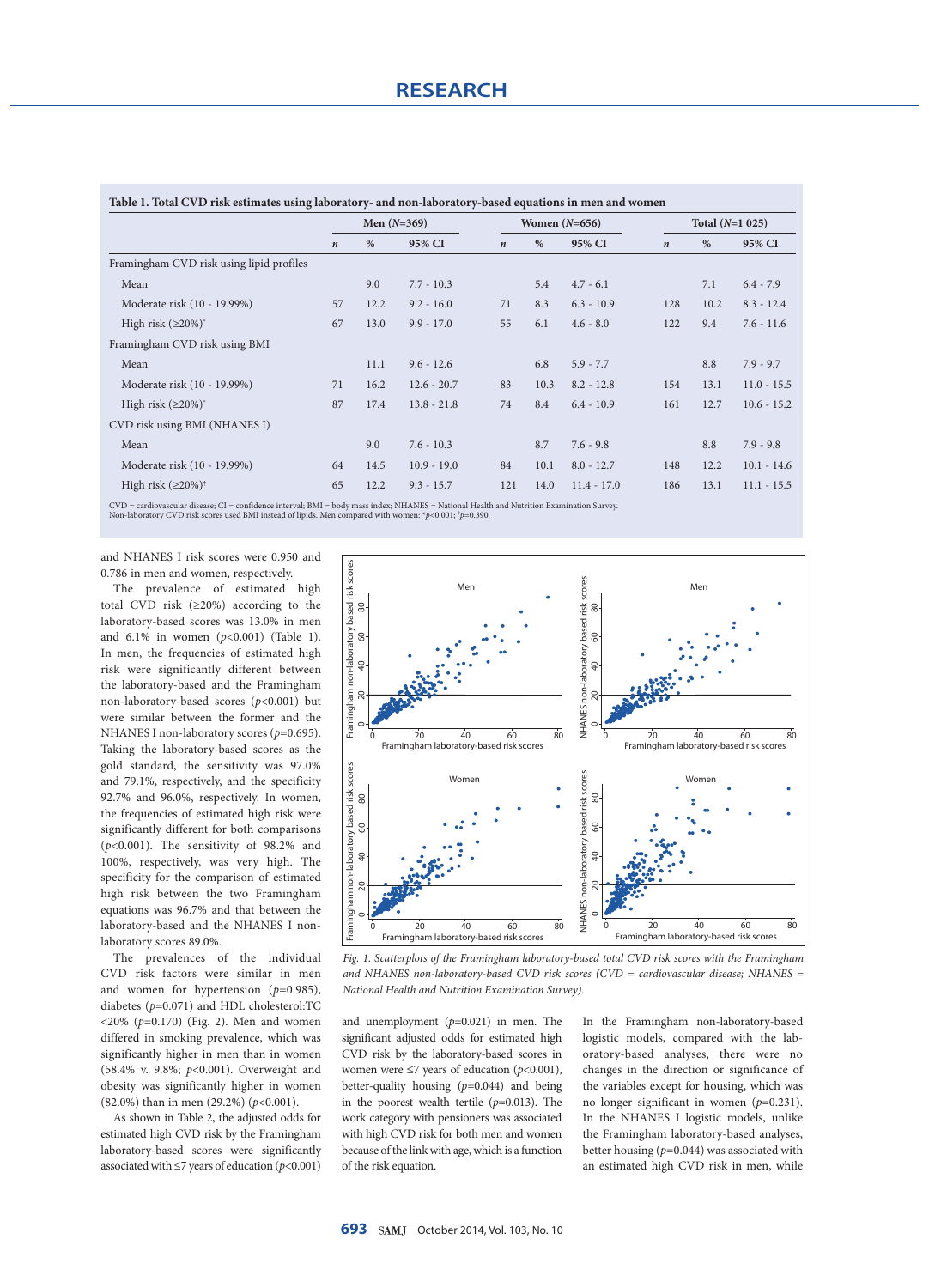in women housing (*p*=0.133) and wealth (*p*=0.094) were no longer significant.

## **Discussion**

The CRIBSA study, which is among the first to determine the 10-year risk of developing a CVD event in an urban African population in SA, found a modest prevalence of high risk (≥20%) in men and a low to moderate prevalence in women. This suggests that for cost-effective management, a relatively smaller proportion of participants require treatment compared with those with prevalent individual risk factors. For example, while only 13.0% of men and 6.1% of women would require interventions according to the Framingham laboratory-based high-risk estimates, hypertension prevalence was high at 35%. This is especially relevant in view of the potential burden that may be imposed on healthcare services if all individuals with only high BP were treated with medication. Basing treatment decisions on a total CVD risk assessment approach enables individuals who would benefit the most from treatment to be identified and also results in optimal and cost-effective management, as shown by Gaziano *et al*. [14] in an analysis of the SA hypertension guidelines.

The data confirm that the use of nonlaboratory scores in clinical practice may be a feasible alternative in our setting. There was a high correlation between the mean laboratory-based and non-laboratorybased scores, and a high proportion of participants identified as at high risk on the laboratory-based estimates were also identified by the non-laboratory estimates. Gaziano *et al*.<sup>[7]</sup> also reported high correlations between laboratory- and nonlaboratory-based scores in SA populations. Eliminating the need for costly laboratory measurements will enhance accessibility and utility of the total CVD risk assessment tool[4] and is particularly relevant in lowresource settings such as SA that face a high burden of multiple diseases.

Estimated high CVD risk by Framingham laboratory- and non-laboratory-based scores was found to be significantly related to unemployment in men, poverty in women and lower education levels in both. These are vulnerable groups that are likely to be less aware of the risks of CVD and may have difficulty in accessing healthcare because of financial constraints. There is therefore a pressing need to increase awareness of CVD among these individuals. Additionally, they should be targeted for screening and prevention of CVD and its risk factors, and their access to healthcare, if compromised, should be facilitated.

In view of the association of high CVD risk with poverty or lower socioeconomic status as defined by education level and asset index or wealth tertiles, the relation between better-quality housing and estimated high risk by the Framingham laboratory-based scores in women and the NHANES I scores in men was unexpected. That wealth, education and housing quality may not be well correlated possibly accounts for these findings, underscoring the fact that socioeconomic dynamics are complex and further research in this area is needed.

Despite the high prevalence of CVD risk factors in both men and women, the two-fold greater predicted high risk of Framinghambased CVD in men compared with women is a function of the equations, which allocate



*Fig. 2. Prevalence of cardiovascular disease risk score components presented according to gender. (Hypertension = blood pressure ≥140/90 mmHg or on hypertension treatment; diabetes = raised fasting glucose ≥7.0 mmol/l, 2-hour glucose ≥11.1 mmol/l or known diabetes; HDLC = high-density lipoprotein cholesterol; TC = total cholesterol; BMI = body mass index.)*

greater weight to men. In women, while high scores identify those at high risk, lower scores do not sufficiently ensure that individual women are at low risk. It is difficult for women aged <75 years, even with several markedly elevated risk factors, to be classified as at high risk.<sup>[15]</sup> Factors beyond the risk scores therefore need to be considered when determining therapy in women. These models do not incorporate all CVD risk factors, particularly physical activity and stress. They also do not consider the duration of exposure to a risk factor, or include relevant family history.[15] In addition, for CVD risk management in women, medical and lifestyle history, markers of preclinical disease and other conditions need to be considered when determining the intensity of preventive therapy. Recommendations also include a lower cut-point for defining high risk in women as ≥10% 10-year risk for all CVD compared with the traditionally ≥20% 10-year risk estimate utilised.[15] The prevalence of high risk in women would then be 14.4%, 18.7% and 24.1% by the laboratory-based and non-laboratorybased Framingham and NHANES 1 scores, respectively.

Nevertheless, while there are some recognised limitations, 10-year risk estimations represent an improvement over clinical judgement alone for appropriate risk stratification. Considering that a systematic approach to total CVD risk estimation seems to result in better risk factor control,<sup>[4]</sup> the weaknesses of the CVD risk prediction models should not defer the control of the major risk factors through this cost-effective approach.<sup>[2]</sup> Total CVD risk assessment is likely to remain an important therapeutic component for individuals and populations.

#### **Study limitations**

Limitations of the study included the low sample realisation in men (64%), which necessitated higher sampling weights and a loss of precision. The application in this study of risk estimation tools developed primarily in populations of European origin in wealthy regions with different incidences of CVD events to our population is another limitation.

#### **Conclusion**

Despite the high prevalence of many individual CVD risk factors, the estimates of a ≥20% 10-year risk for a CVD event in the black population of Cape Town were moderate in men and low to moderate in women, depending on the equation used. This implies that for optimal cost-effective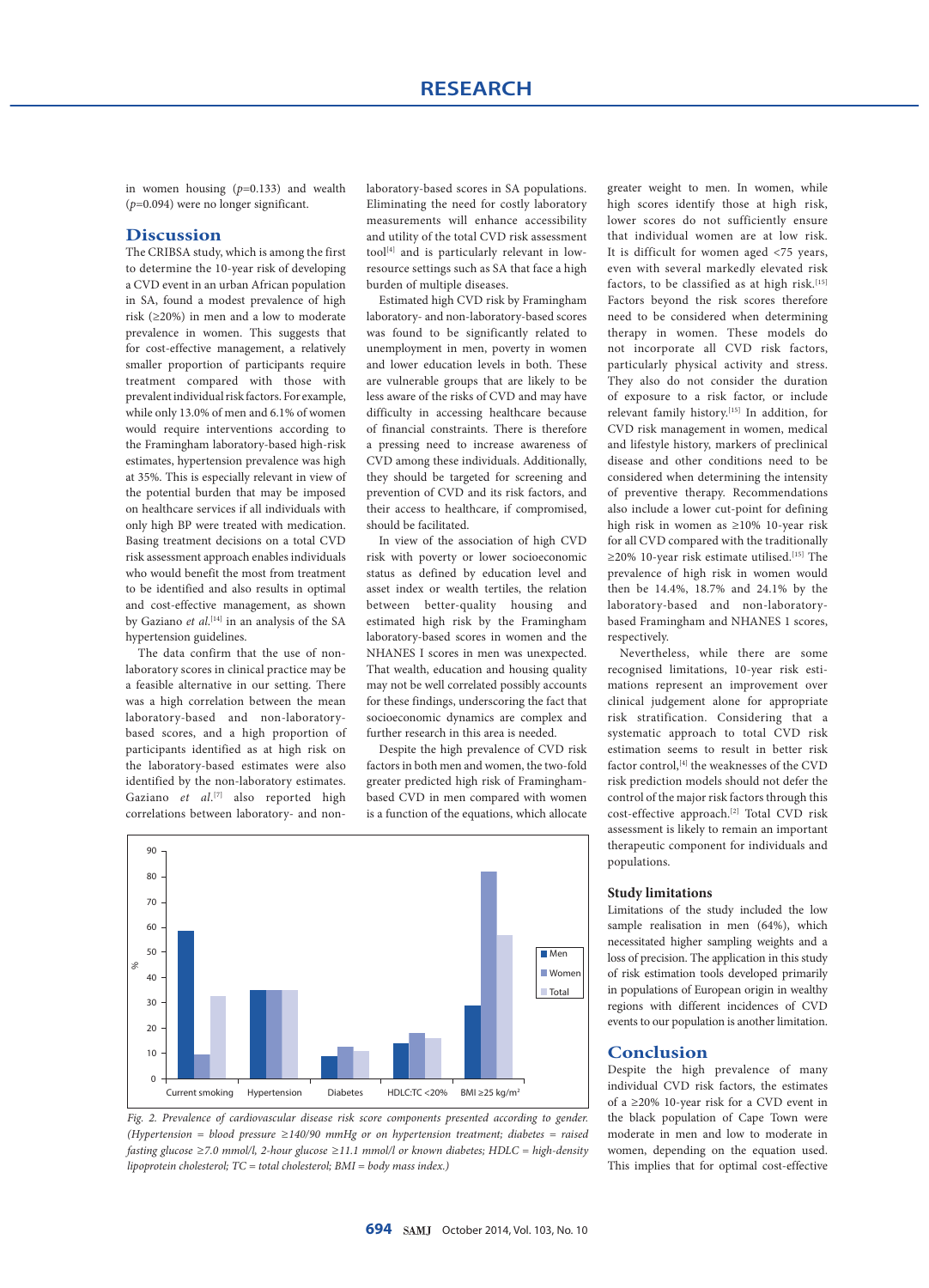|                                                                                                                                                                                                                            |     |      |            | Men                   |       |                |         |              |      |            | Women          |      |                |         |
|----------------------------------------------------------------------------------------------------------------------------------------------------------------------------------------------------------------------------|-----|------|------------|-----------------------|-------|----------------|---------|--------------|------|------------|----------------|------|----------------|---------|
|                                                                                                                                                                                                                            |     |      | Unadjusted |                       |       | Adjusted       |         |              |      | Unadjusted |                |      | Adjusted       |         |
|                                                                                                                                                                                                                            | z   | ℅    | OR         | $\overline{C}$<br>95% | OR    | 95% CI         | p-value | $\mathbf{N}$ | $\%$ | $\alpha$   | 95% CI         | OR   | 95% CI         | p-value |
| CVD risk ≥20%                                                                                                                                                                                                              | 369 | 13.0 |            |                       |       |                |         | 656          | 6.1  |            |                |      |                |         |
| Education (years)                                                                                                                                                                                                          |     |      |            |                       |       |                |         |              |      |            |                |      |                |         |
| $\lesssim$                                                                                                                                                                                                                 | 227 | 7.5  | 1.00       |                       | 1.00  |                |         | 416          | 2.4  | 1.00       |                | 1.00 |                |         |
| 75                                                                                                                                                                                                                         | 142 | 23.0 | 3.69       | 6.55<br>2.07          | 3.09  | $1.67 - 5.71$  | < 0.001 | 240          | 14.3 | 6.7        | $3.65 - 12.36$ | 4.20 | $1.96 - 9.01$  | < 0.001 |
| % of life spent in the city                                                                                                                                                                                                |     |      |            |                       |       |                |         |              |      |            |                |      |                |         |
| $< 50$                                                                                                                                                                                                                     | 127 | 9.6  | 1.00       |                       | 1.00  |                |         | 301          | 4.6  | 1.00       |                | 1.00 |                |         |
| $\geq 50$                                                                                                                                                                                                                  | 242 | 14.9 | 1.64       | 3.24<br>0.83          | 1.29  | $0.58 - 2.86$  | 0.529   | 355          | 7.5  | 1.69       | $0.90 - 3.17$  | 1.64 | $0.74 - 3.62$  | 0.220   |
| Work                                                                                                                                                                                                                       |     |      |            |                       |       |                | 0.001   |              |      |            |                |      |                | < 0.001 |
| Employed                                                                                                                                                                                                                   | 88  | 3.2  | 1.00       |                       | 1.00  |                |         | 133          | 2.5  | 1.00       |                | 1.00 |                |         |
| Unemployed                                                                                                                                                                                                                 | 227 | 9.7  | 3.22       | 8.56<br>1.21          | 3.44  | $1.21 - 9.81$  | 0.021   | 397          | 2.9  | 1.18       | $0.38 - 3.68$  | 1.12 | $0.36 - 3.54$  | 0.844   |
| Other*                                                                                                                                                                                                                     | 54  | 47.7 | 27.4       | $-80.14$<br>9.33      | 22.10 | $7.22 - 67.66$ | 0.001   | 126          | 25.1 | 13.20      | $4.74 - 36.73$ | 9.66 | $3.22 - 29.00$ | < 0.001 |
| House                                                                                                                                                                                                                      |     |      |            |                       |       |                | 0.136   |              |      |            |                |      |                | 0.044   |
| Informal shack/other                                                                                                                                                                                                       | 182 | 9.1  | 1.00       |                       | 1.00  |                |         | 275          | 4.0  | 1.00       |                | 1.00 |                |         |
| Council/core house/hostel                                                                                                                                                                                                  | 108 | 18.9 | 2.32       | 4.42<br>1.21          | 2.01  | $0.98 - 4.09$  | 0.056   | 250          | 6.5  | 1.66       | $0.83 - 3.32$  | 1.59 | $0.78 - 3.24$  | 0.201   |
| Built formal unit (private)                                                                                                                                                                                                | 79  | 15.9 | 1.88       | 3.84<br>0.92          | 1.21  | $0.47 - 3.06$  | 0.693   | 131          | 10.7 | 2.87       | $1.44 - 5.71$  | 2.74 | $1.24 - 6.06$  | 0.013   |
| Asset index                                                                                                                                                                                                                |     |      |            |                       |       |                | 0.270   |              |      |            |                |      |                | 0.013   |
| 1st (poorest)                                                                                                                                                                                                              | 137 | 9.3  | 0.01       |                       | 1.00  |                |         | 210          | 7.8  | 1.00       |                | 1.00 |                |         |
| 2nd                                                                                                                                                                                                                        | 108 | 14.8 | 1.70       | 3.33<br>0.87          | 1.49  | $0.69 - 3.25$  | 0.310   | 241          | 3.8  | 0.47       | $0.24 - 0.95$  | 0.29 | $0.13 - 0.66$  | 0.003   |
| 3rd (richest)                                                                                                                                                                                                              | 124 | 15.4 | 1.78       | 3.59<br>0.89          | 2.10  | $0.85 - 5.14$  | 0.105   | 205          | 7.1  | 0.91       | $0.47 - 1.74$  | 0.44 | $0.18 - 1.05$  | 0.065   |
| $CVD = cardiovascular disease; OR = odds ratio; CI - confidence interval.$<br>$*$ Pensioners, homemakers, students and those receiving disability grants.<br><b>Bold font</b> denotes significant findings with $p$ <0.050 |     |      |            |                       |       |                |         |              |      |            |                |      |                |         |

management of CVD in this population, fewer individuals require medical intervention compared with those with raised single risk factors. The comparability of the Framingham laboratory- and non-laboratorybased CVD risk estimates illustrates the utility of the latter in this resource-limited setting and could further optimise costeffective strategies. In view of the fact that in this study high CVD risk was associated with unemployed men, the poorest women and less-educated adults, CVD management needs to target these vulnerable groups. Future research will be required to determine whether the total CVD risk approach results in improved health outcomes and benefits for the healthcare system in SA.

**Acknowledgements.** We thank the participants, fieldworkers, Medical Research Council research nurse fieldworkers Debbie Jonathan and Theresa Gogela, fieldwork co-ordinator Erica April, study manager Serena van Haght, statisticians Nomonde Gwebushe, Rebecca Shanmugam and Ria Laubscher, and Dr Kirsty Bobrow. We thank the City of Cape Town for provision of the aerial maps.

**Conflict of interest.** NL has received honoraria from Novartis for serving on the steering committee for the Navigator Trial and travel support from Novo Nordisk, Eli Lilly Laboratories and Sanofi Aventis. All other authors report no potential conflicts of interest, including specific financial interests, relevant to the subject of this manuscript.

**Funding.** This work was supported by an unrestricted grant from Servier Laboratories (South Africa), the Medical Research Council of South Africa, the Initiative for Cardiovascular Health Research in Developing Countries (IC Health) Foundation Council, and Brigham and Women's Hospital, Harvard University. The funders had no role in study design, data collection and analysis, decision to publish, or preparation of the manuscript.